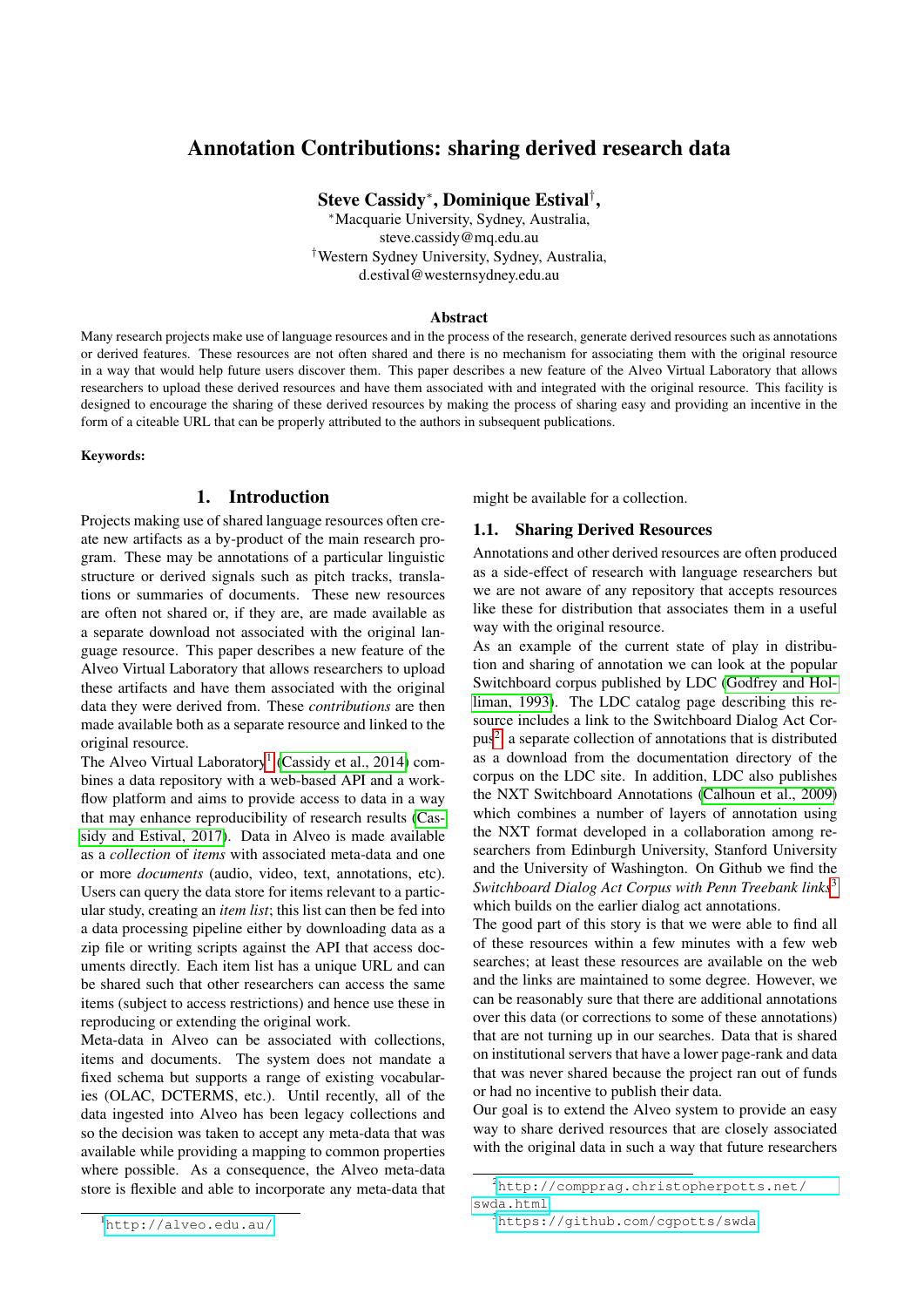#### Austalk Maptasks MQ



METADATA title: Austalk Maptasks MQ creator: Steve Cassidy created: 2017-12-01 04:31:00 **UTC** abstract: "Manually segmented transcriptions for segmented transcriptions<br>some of the Austalk Mapta<br>recordings. "

These transcriptions were generated as part of the Austalk project by the annotation team at Macquarie University Documents

| Item            | Document            | Type        |
|-----------------|---------------------|-------------|
| 1 107 4 10 001  | 1_107_4_10_001.trs  |             |
| 1_1119 3 8 001  | 1_1119 3 8 001.trs  | application |
| 1_1193 3 8 001  | 1_1193 3 8 001.trs  |             |
| 1_1284_4_10_001 | 1_1284_4_10_001.trs |             |
| 1 1308 3 8 001  | 1_1308_3_8_001.trs  |             |

Figure 1: The page describing a contribution.

will see not only the original but the derived resources when they search or browse.

## 2. Annotation Contributions

A new feature recently introduced in the Alveo system allows users to upload files derived from existing resources and have them associated with the original data they were derived from. This can be illustrated with the following scenario.

A researcher is studying Australian English vowels and identifies 10 speakers from the Austalk corpus, finding the items corresponding to their reading of the 18 hVd words (hid, had, hod, etc). They create an item list for these items and download the audio files associated with each. Using a forced aligner they derive TextGrid annotations for each file and hand-correct these to ensure that the vowel boundaries are correctly placed. They then derive formant tracks for each recording and carefully check that the formants are correct, some values are hand-corrected if they have been mis-tracked. This data is then used to derive vowel plots for each of the speakers and the results are written up with reference to speaker meta-data that was downloaded with the original data.

Prior to publication of the study, the researchers want to make the corrected TextGrid and formant files available so that they can be referenced in the paper and made accessible for future researchers. In the Alveo system they create a new *Annotation Contribution* and enter some basic metadata and a description of the methodology used to create the derived files. The files are then uploaded to Alveo as a zip file. The system unpacks the archive and based on the filenames, locates the original items that they were derived from (e.g. the original WAV file  $2, 205, 1, 3, 001$ .wav was associated with 2\_205\_1\_3\_001.TextGrid and 2\_205\_1\_3\_001.fms).

The new contribution is accessible via a URL which shows a page containing the meta-data and description of the contribution and a list of the items and associated files. From this page, all of the files can be downloaded as a zip file, but the page also shows direct links to the items referenced by the contribution (Figure [2\)](#page-2-0).

The contribution URL is a public page that can be referenced by any web user and hence is suitable for publication in work that references the resources. Users who are not registered with Alveo can see the meta-data and description of the contribution but will not be able to view the associated data or download files without registering and agreeing to the license of the original collection. At this time we do not have any provision for adding an additional license to the contents of the collection. This is something that might be considered in the future.

We are currently able to issue a DOI for *collections* in the Alveo system to facilitate citation of language resources. Since an annotation contribution is an identifiable resource within the system with a unique URL it would also be possible to issue a DOI for a contribution. This is something we will consider as users adopt this new feature.

#### 3. Contributions API

An important part of the Alveo system is the web-based API that provides access to both meta-data and data stored in our collections [\(Cassidy et al., 2014\)](#page-3-0). Using the API, one can create interfaces to tools for searching and analysing data stored on Alveo. The API has been extended to cover operations on contributions so that external scripts can be written to manipulate them.

| /contrib/           | GET         | Get the current list of<br>contributions                                                                             |  |  |
|---------------------|-------------|----------------------------------------------------------------------------------------------------------------------|--|--|
| /contrib/           | <b>POST</b> | Create a new con-<br>tribution.<br>from<br>a<br>JSON –<br>meta-data<br>description                                   |  |  |
| /contrib/ <id></id> | GET         | <b>JSON</b><br>Get<br>the<br>description of a con-<br>tribution including<br>metadata and a list of<br>document URLs |  |  |
| /contrib/ <id></id> | PUT         | Update the meta-data<br>for a contribution                                                                           |  |  |
| /contrib/ <id></id> | <b>POST</b> | Add documents to a<br>contribution from<br>a<br>zip file                                                             |  |  |
| /contrib/ <id></id> | DELETE      | Remove a contribu-<br>tion and all associ-<br>ated documents                                                         |  |  |

Using this API, users can write tools as part of an automated annotation workflow to upload the resulting annotation files as part of a new or existing contribution.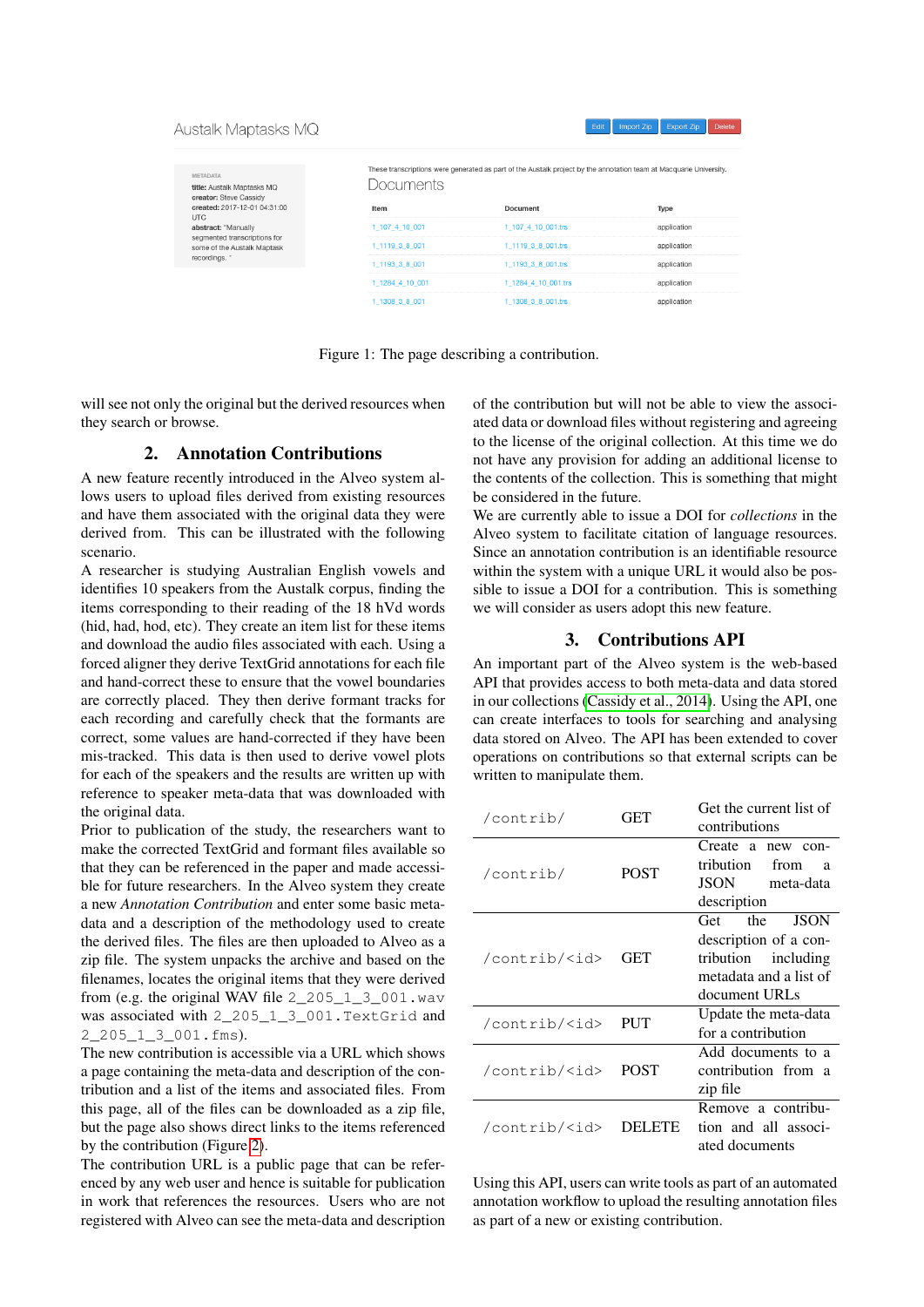# austalk:1\_107\_4\_10\_001

| Back to Search                   | Delete Item                         |       | « Previous   1 of 14   Next » |              | Start Over    |
|----------------------------------|-------------------------------------|-------|-------------------------------|--------------|---------------|
| <b>Display Document</b>          |                                     |       |                               |              |               |
| $\bullet$ 0:00 / 11:43           | ⊣⊅                                  |       |                               |              |               |
| Item Details                     |                                     |       |                               |              |               |
| Collection:                      | austalk                             |       |                               |              |               |
| Mode:                            | ausnc:spoken                        |       |                               |              |               |
| Speech Style:<br>Interactivity:  | ausnc:spontaneous<br>ausnc:dialogue |       |                               |              |               |
| Communication Context:           |                                     |       |                               |              |               |
|                                  | ausnc:face_to_face                  |       |                               |              |               |
|                                  |                                     |       |                               |              |               |
| Documents<br>Filename            |                                     | Type  | Size                          | Contribution | <b>Delete</b> |
| 1_107_4_10_001-ch6-speaker16.wav |                                     | audio | 22.5 MB                       |              | O             |
| 1_107_4_10_001-ch1-maptask16.wav |                                     | audio | 22.5 MB                       |              | O             |
| 1_107_4_10_001-ch6-speaker.wav   |                                     | audio | 124.0 MB                      |              | O             |
| 1_107_4_10_001-ch1-maptask.wav   |                                     | audio | 124.0 MB                      |              | O             |

<span id="page-2-0"></span>Figure 2: An item page showing the contributed file linking back to the contribution page.

# 4. Provenance Meta-data

The current contribution creation form only provides a very basic set of meta-data fields for the user to complete. The API is able to accept any meta-data fields in the form of JSON-LD formatted properties and values; as mentioned earlier, the Alveo system is able to store arbitrary metadata structures associated with documents, items, collections and contributions. One of the goals for future development of the contributions feature is to be able to document the workflow used to generate annotations using the PROV-O provenance ontology.

[\(Belhajjame et al., 2015\)](#page-3-4) describe an extension of the PROV-O ontology for describing scientific workflows. The wfdesc ontology allows them to describe a workflow, for example, the processing tools involved and the parameters that they take. The wfprov ontology describes the provenance of research artifacts - the execution of workflow steps, inputs and outputs and the parameter settings used in that particular run. These might be used in combination to describe a workflow and the execution settings that generated a set of outputs.

As an example, Figure [3](#page-3-5) shows a JSON-LD description of a single processing step that produced a collection of formant tracks using the Emu formant tracker  $f$ o $rest<sup>4</sup>$  $rest<sup>4</sup>$  $rest<sup>4</sup>$ . The metadata describes the application of the formant tracker via a Galaxy [\(Goecks et al., 2010\)](#page-3-6) tool (giving the URL of the particular version of the tool repository). In the example, the input is referenced by the URL of an Alveo item list that could be the input to this process; the output is the URL of the contribution itself. Finally, the metadata includes some of the parameter settings used in the execution of this tool.

This kind of metadata could be automatically generated from the provenance data kept by a workflow engine such as Galaxy. Storing this metadata allows a very detailed record to be made of the process used to generate the derived resources. In many cases, the process used to generate derived resources will involve manual steps such as annotation and running interactive tools. An automated capture of the provenance of the output would be difficult in this case, but a user interface for manually entering a structured description following the same format could be built to facilitate recording of this metadata.

## 5. Summary

This paper has described a new feature of the Alveo Virtual Laboratory that allows researchers to share derived resources generated as part of a research project and have them associated with the original data. This is aimed at improving the sharing of this kind of data that has not been the focus of any other data repository in the past.

<span id="page-2-1"></span><sup>4</sup><https://github.com/IPS-LMU/wrassp>